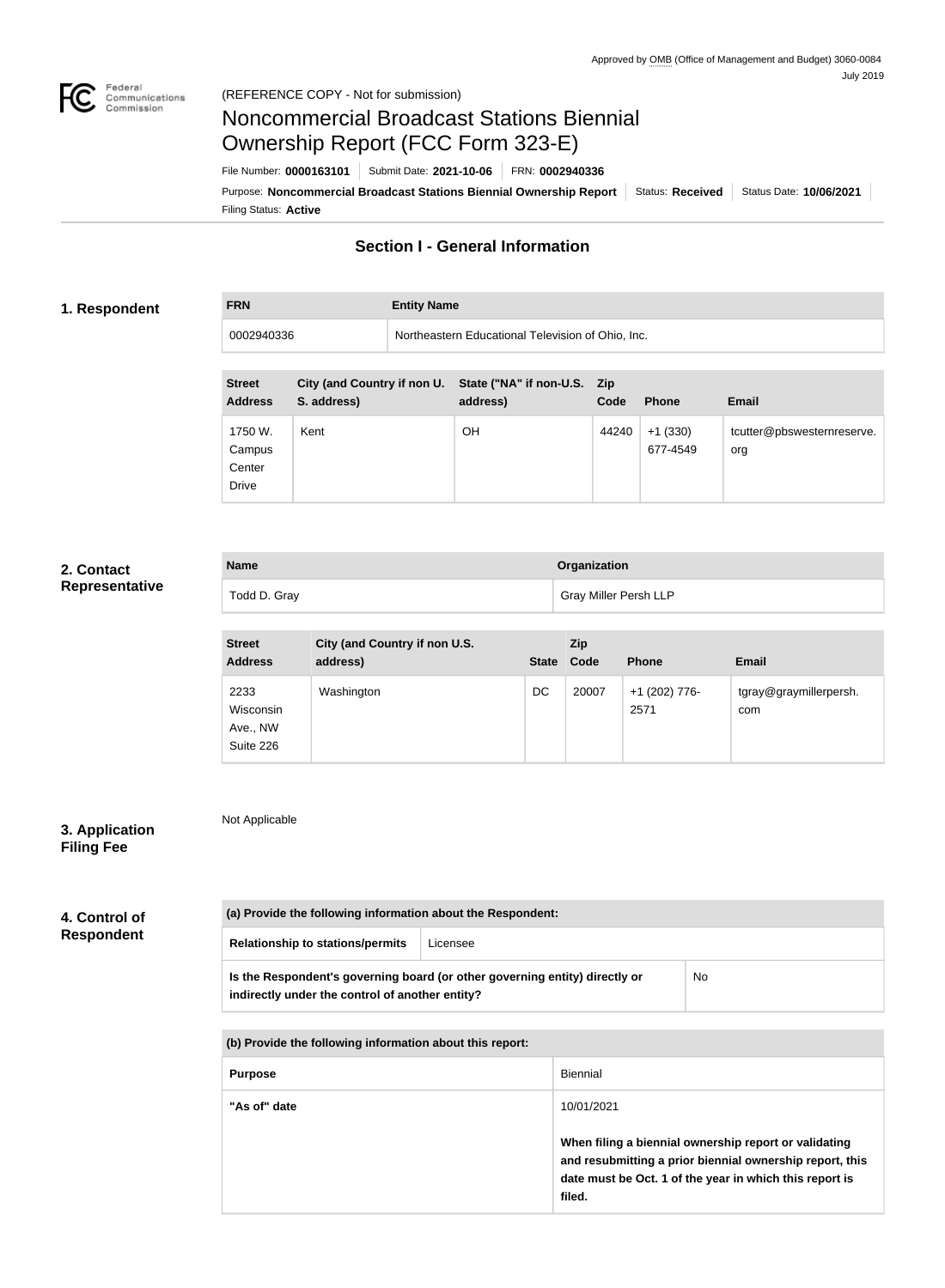#### **5. Licensee(s) and Station(s)**

#### **Respondent is filing this report to cover the following Licensee(s) and station(s):**

| <b>Licensee/Permittee Name</b><br><b>FRN</b>                    |                  |                 |              |  |                |  |
|-----------------------------------------------------------------|------------------|-----------------|--------------|--|----------------|--|
| Northeastern Educational Television of Ohio, Inc.<br>0002940336 |                  |                 |              |  |                |  |
|                                                                 |                  |                 |              |  |                |  |
| Fac. ID No.                                                     | <b>Call Sign</b> | <b>City</b>     | <b>State</b> |  | <b>Service</b> |  |
| 49421                                                           | <b>WEAO</b>      | <b>AKRON</b>    | <b>OH</b>    |  | <b>DTV</b>     |  |
| 49439                                                           | <b>WNEO</b>      | <b>ALLIANCE</b> | OΗ           |  | <b>DTV</b>     |  |

# **Section II – Biennial Ownership Information**

#### **1. 47 C.F.R. Section 73.3613 Documents**

Licensee Respondents that hold authorizations for one or more full power television, AM, and/or FM stations should list all contracts and other instruments set forth in 47 C.F.R. Section 73.3613(a) through (c) for the facility or facilities listed on this report. If the agreement is a network affiliation agreement, check the appropriate box. Otherwise, select "Other." Non-Licensee Respondents should select "Not Applicable" in response to this question.

| <b>Document Information</b>                     |                                      |  |
|-------------------------------------------------|--------------------------------------|--|
| Description of contract or instrument           | PBS MEMBER CERTIFICATION             |  |
| Parties to contract or instrument               | <b>PBS</b>                           |  |
| Date of execution                               | 06/2021                              |  |
| Date of expiration                              | No expiration date                   |  |
| <b>Agreement type</b><br>(check all that apply) | <b>Network Affiliation Agreement</b> |  |

| <b>Document Information</b>                     |                                  |  |
|-------------------------------------------------|----------------------------------|--|
| Description of contract or instrument           | <b>NETO BY-LAWS</b>              |  |
| <b>Parties to contract or instrument</b>        | <b>ENTITY</b>                    |  |
| Date of execution                               | 05/2007                          |  |
| Date of expiration                              | No expiration date               |  |
| <b>Agreement type</b><br>(check all that apply) | Other<br>Agreement Type: BY-LAWS |  |

#### **2. Ownership Interests**

**(a)** Ownership Interests. This Question requires Respondents to enter detailed information about ownership interests by generating a series of subforms. Answer each question on each subform. The first subform listing should be for the Respondent itself. If the Respondent is not a natural person, also list each of the officers, members of the governing board (or other governing entity), stockholders, and any other persons or entities with a direct attributable interest in the Respondent pursuant to the standards set forth in 47 C.F.R. Section 73.3555. (A "direct" interest is one that is not held through any intervening companies or entities.) List each interest holder with a direct attributable interest in the Respondent separately.

Leave the percentage of total assets (Equity Debt Plus) field blank for an interest holder unless that interest holder has an attributable interest in the Respondent solely on the basis of the Commission's Equity Debt Plus attribution standard, 47 C.F.R. Section 73.3555, Note 2(i).

In the case of vertical or indirect ownership structures, list only those interests in the Respondent that also represent an attributable interest in the Licensee(s) for which the report is being submitted.

Entities that are part of an organizational structure that includes holding companies or other forms of indirect ownership must file separate ownership reports. In such a structure do not report, or file a separate report for, any interest holder that does not have an attributable interest in the Licensee(s) for which the report is being submitted.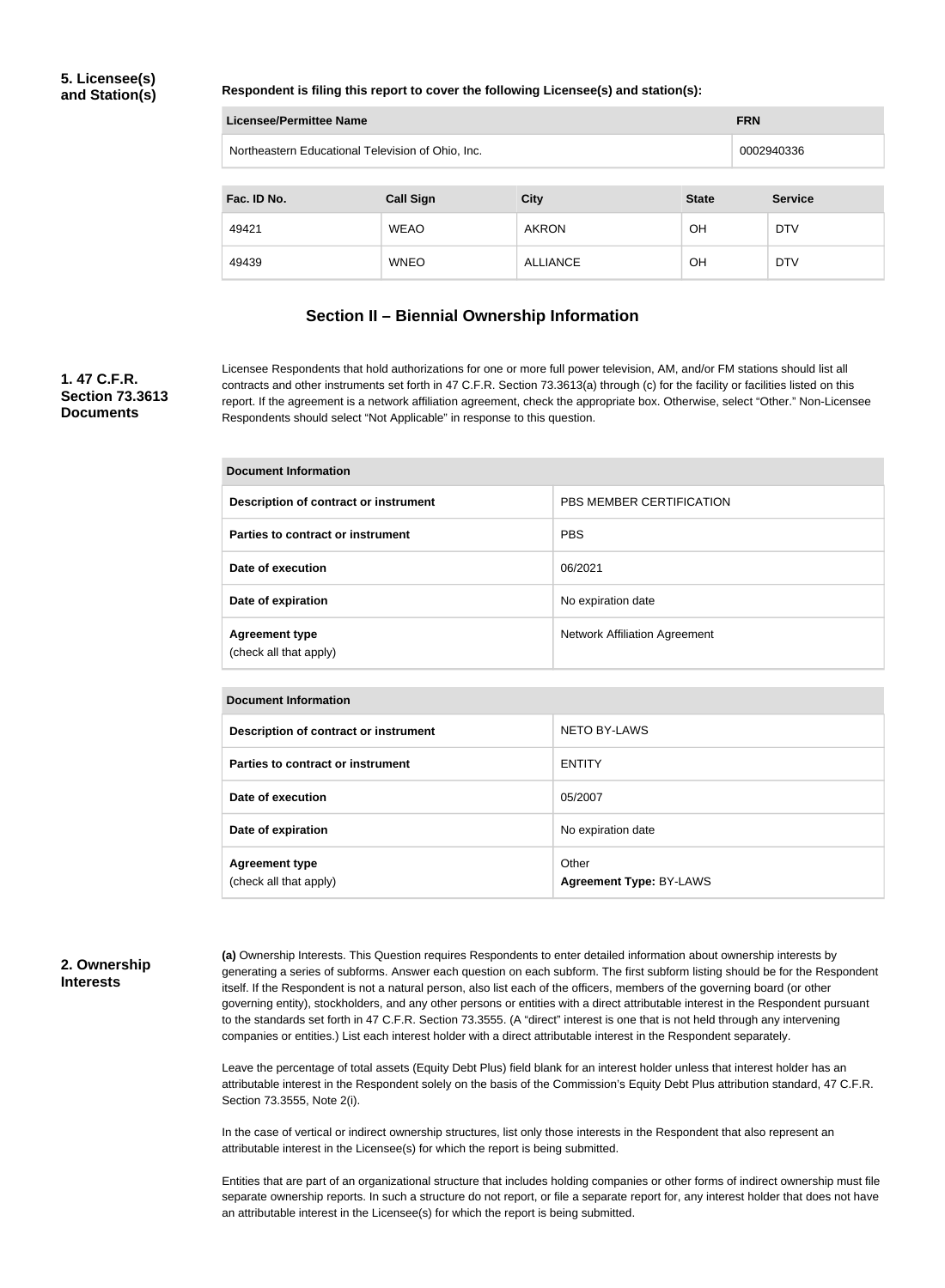Please see the Instructions for further detail concerning interests that must be reported in response to this question.

The Respondent must provide an FCC Registration Number for each interest holder reported in response to this question. Please see the Instructions for detailed information and guidance concerning this requirement.

| <b>Ownership Information</b>                                                                                                     |                                                         |                             |  |  |
|----------------------------------------------------------------------------------------------------------------------------------|---------------------------------------------------------|-----------------------------|--|--|
| <b>FRN</b>                                                                                                                       | 0002940336                                              |                             |  |  |
| <b>Entity Name</b>                                                                                                               | Northeastern Educational Television of Ohio, Inc.       |                             |  |  |
| <b>Address</b>                                                                                                                   | PO Box                                                  |                             |  |  |
|                                                                                                                                  | <b>Street 1</b>                                         | 1750 W. Campus Center Drive |  |  |
|                                                                                                                                  | <b>Street 2</b>                                         |                             |  |  |
|                                                                                                                                  | <b>City</b>                                             | Kent                        |  |  |
|                                                                                                                                  | State ("NA" if non-U.S.<br>address)                     | OH                          |  |  |
|                                                                                                                                  | <b>Zip/Postal Code</b>                                  | 44240                       |  |  |
|                                                                                                                                  | Country (if non-U.S.<br>address)                        | <b>United States</b>        |  |  |
| <b>Listing Type</b>                                                                                                              | Respondent                                              |                             |  |  |
| <b>Positional Interests</b><br>(check all that apply)                                                                            | Respondent                                              |                             |  |  |
| <b>Tribal Nation or Tribal</b><br><b>Entity</b>                                                                                  | Interest holder is not a Tribal nation or Tribal entity |                             |  |  |
| <b>Interest Percentages</b>                                                                                                      | Voting                                                  | 0.0%                        |  |  |
| (enter percentage values<br>from 0.0 to 100.0)                                                                                   | <b>Equity</b>                                           | 0.0%                        |  |  |
|                                                                                                                                  | <b>Total assets (Equity Debt</b><br>Plus)               | 0.0%                        |  |  |
| Does interest holder have an attributable interest in one or more broadcast stations<br>No<br>that do not appear on this report? |                                                         |                             |  |  |

| <b>Ownership Information</b> |                                     |                      |  |  |
|------------------------------|-------------------------------------|----------------------|--|--|
| <b>FRN</b>                   | 9990127357                          |                      |  |  |
| <b>Name</b>                  | Romona J. Davis                     |                      |  |  |
| <b>Address</b>               | PO Box                              |                      |  |  |
|                              | <b>Street 1</b>                     | 492 Carlsfield Way   |  |  |
|                              | <b>Street 2</b>                     |                      |  |  |
|                              | <b>City</b>                         | Hudson               |  |  |
|                              | State ("NA" if non-U.S.<br>address) | OH                   |  |  |
|                              | <b>Zip/Postal Code</b>              | 44236                |  |  |
|                              | Country (if non-U.S.<br>address)    | <b>United States</b> |  |  |
| <b>Listing Type</b>          | Other Interest Holder               |                      |  |  |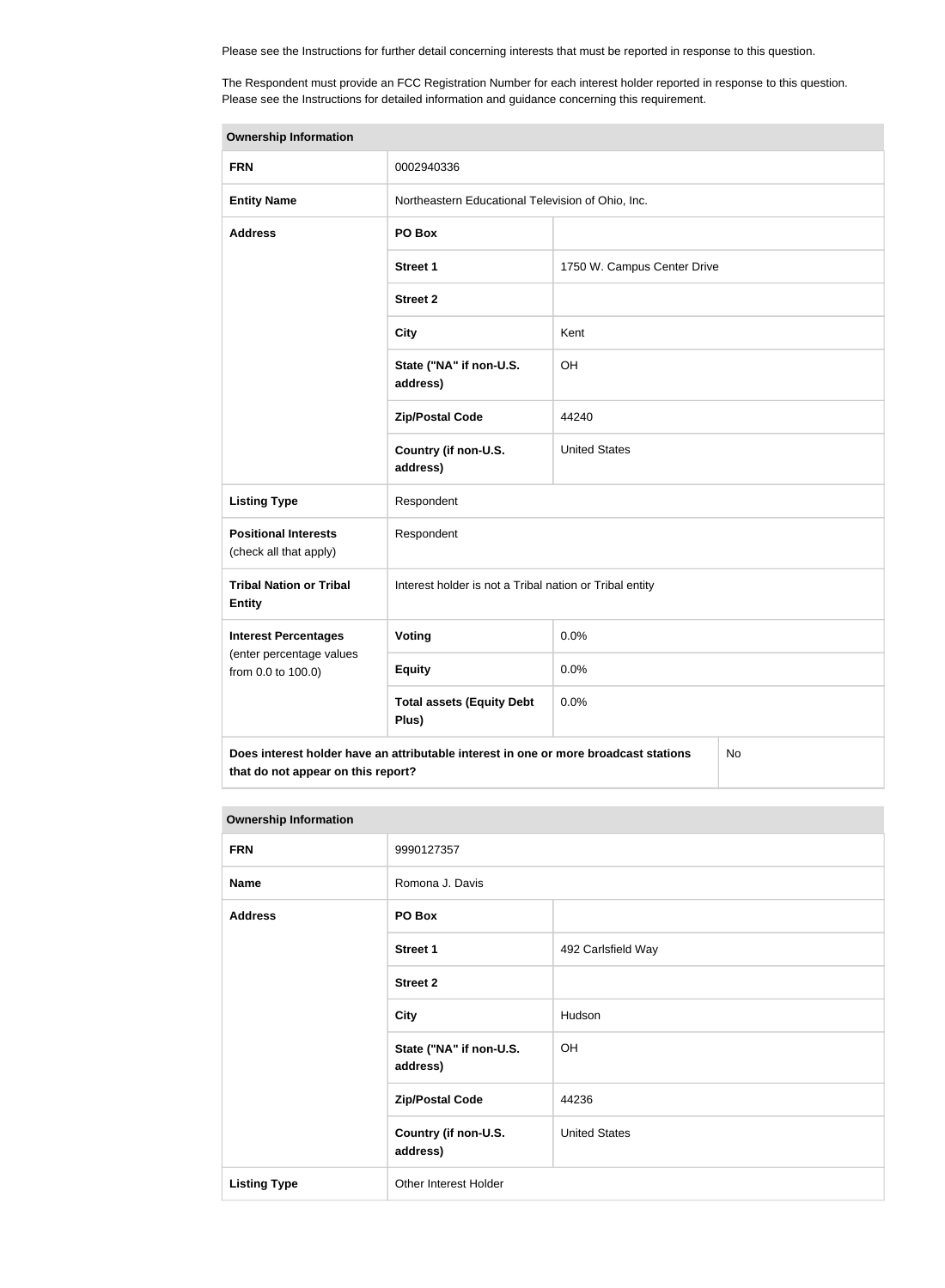| <b>Positional Interests</b><br>(check all that apply)                                                | Officer, Other - Chair Member of Governing Board (or other governing entity) |                                  |  |
|------------------------------------------------------------------------------------------------------|------------------------------------------------------------------------------|----------------------------------|--|
| <b>Principal Profession or</b><br><b>Occupation</b>                                                  | <b>Commercial Lender and Banker</b>                                          |                                  |  |
| By Whom Appointed or<br><b>Elected</b>                                                               | Appointed by University of Akron                                             |                                  |  |
| Citizenship, Gender,                                                                                 | <b>Citizenship</b>                                                           | <b>US</b>                        |  |
| <b>Ethnicity, and Race</b><br><b>Information (Natural</b>                                            | <b>Gender</b>                                                                | Female                           |  |
| Persons Only)                                                                                        | <b>Ethnicity</b>                                                             | Not Hispanic or Latino           |  |
|                                                                                                      | Race                                                                         | <b>Black or African American</b> |  |
| <b>Interest Percentages</b>                                                                          | <b>Voting</b>                                                                | 8.3%                             |  |
| (enter percentage values<br>from 0.0 to 100.0)                                                       | <b>Equity</b>                                                                | 0.0%                             |  |
|                                                                                                      | <b>Total assets (Equity Debt</b><br>Plus)                                    |                                  |  |
| Does interest holder have an attributable interest in one or more broadcast stations<br>$N_{\Omega}$ |                                                                              |                                  |  |

**Does interest holder have an attributable interest in one or more broadcast stations that do not appear on this report?**

No

#### **Ownership Information**

| <b>FRN</b>                                                | 9990127361                                            |                         |  |
|-----------------------------------------------------------|-------------------------------------------------------|-------------------------|--|
| <b>Name</b>                                               | Wayne R. Hill                                         |                         |  |
| <b>Address</b>                                            | PO Box                                                |                         |  |
|                                                           | <b>Street 1</b>                                       | The University of Akron |  |
|                                                           | <b>Street 2</b>                                       | 302 E. Buchtel Avenue   |  |
|                                                           | <b>City</b>                                           | Akron                   |  |
|                                                           | State ("NA" if non-U.S.<br>address)                   | OH                      |  |
|                                                           | <b>Zip/Postal Code</b>                                | 44325                   |  |
|                                                           | Country (if non-U.S.<br>address)                      | <b>United States</b>    |  |
| <b>Listing Type</b>                                       | Other Interest Holder                                 |                         |  |
| <b>Positional Interests</b><br>(check all that apply)     | Member of Governing Board (or other governing entity) |                         |  |
| <b>Principal Profession or</b><br><b>Occupation</b>       | Chief of Staff, University of Akron                   |                         |  |
| By Whom Appointed or<br><b>Elected</b>                    | Appointed by University of Akron                      |                         |  |
| Citizenship, Gender,                                      | <b>Citizenship</b>                                    | US                      |  |
| <b>Ethnicity, and Race</b><br><b>Information (Natural</b> | Gender                                                | Male                    |  |
| <b>Persons Only)</b>                                      | <b>Ethnicity</b>                                      | Not Hispanic or Latino  |  |
|                                                           | Race                                                  | White                   |  |
| <b>Interest Percentages</b>                               | Voting                                                | 8.3%                    |  |
| (enter percentage values                                  |                                                       |                         |  |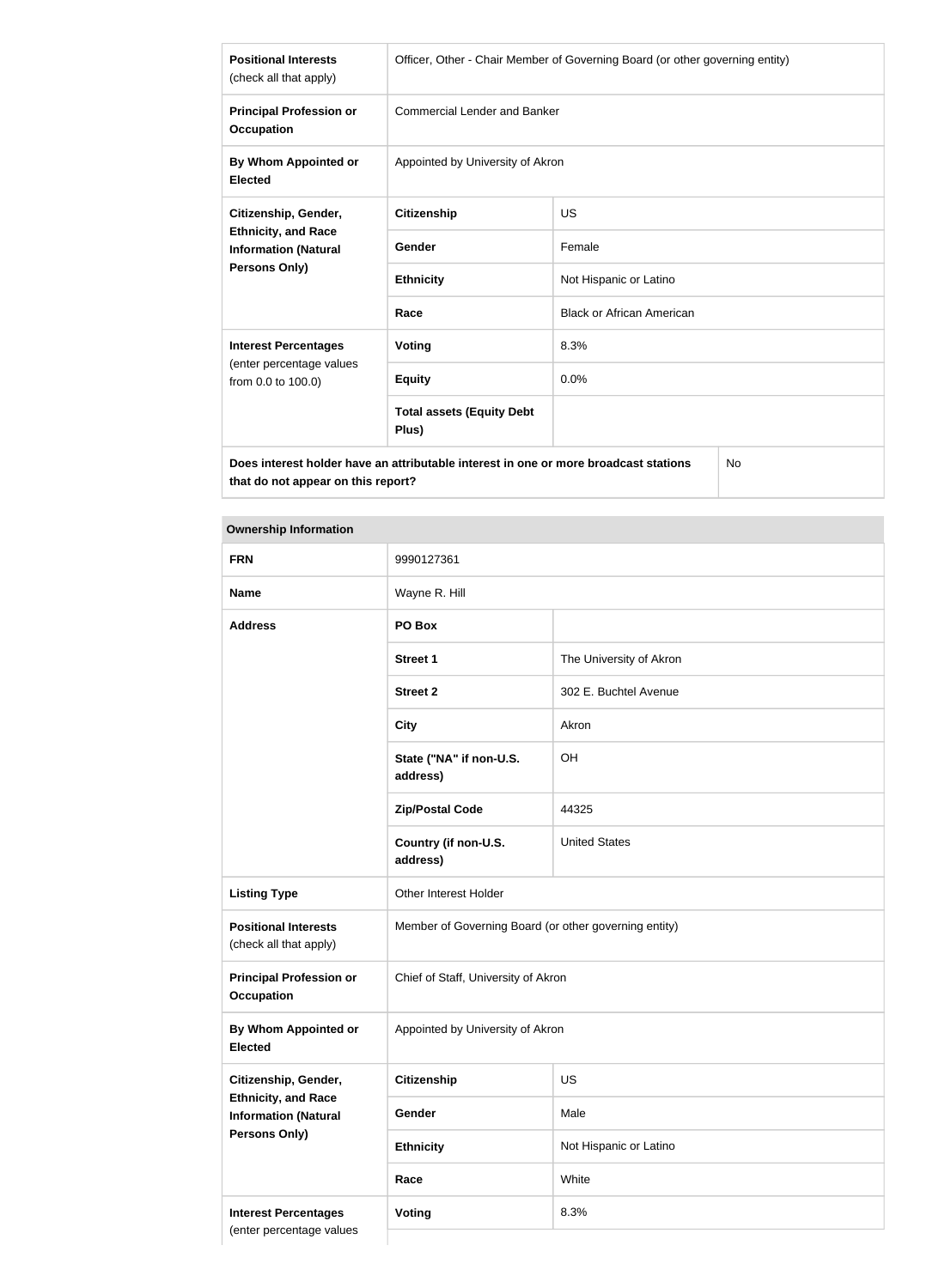| from 0.0 to 100.0) | <b>Equity</b>                                                                        | $0.0\%$ |    |  |
|--------------------|--------------------------------------------------------------------------------------|---------|----|--|
|                    | <b>Total assets (Equity Debt</b><br>Plus)                                            |         |    |  |
|                    | Does interest holder have an attributable interest in one or more broadcast stations |         | No |  |

**that do not appear on this report?**

| <b>Ownership Information</b>                                                                                                     |                                                       |                        |  |  |
|----------------------------------------------------------------------------------------------------------------------------------|-------------------------------------------------------|------------------------|--|--|
| <b>FRN</b>                                                                                                                       | 9990127368                                            |                        |  |  |
| <b>Name</b>                                                                                                                      | Bruce E. Sherman                                      |                        |  |  |
| <b>Address</b>                                                                                                                   | PO Box                                                |                        |  |  |
|                                                                                                                                  | <b>Street 1</b>                                       | 5325 Guadeloupe Way    |  |  |
|                                                                                                                                  | <b>Street 2</b>                                       |                        |  |  |
|                                                                                                                                  | <b>City</b>                                           | Naples                 |  |  |
|                                                                                                                                  | State ("NA" if non-U.S.<br>address)                   | <b>FL</b>              |  |  |
|                                                                                                                                  | <b>Zip/Postal Code</b>                                | 34119                  |  |  |
|                                                                                                                                  | Country (if non-U.S.<br>address)                      | <b>United States</b>   |  |  |
| <b>Listing Type</b>                                                                                                              | Other Interest Holder                                 |                        |  |  |
| <b>Positional Interests</b><br>(check all that apply)                                                                            | Member of Governing Board (or other governing entity) |                        |  |  |
| <b>Principal Profession or</b><br><b>Occupation</b>                                                                              | Retired                                               |                        |  |  |
| By Whom Appointed or<br><b>Elected</b>                                                                                           | Appointed by Youngstown State Univ.                   |                        |  |  |
| Citizenship, Gender,                                                                                                             | <b>Citizenship</b>                                    | <b>US</b>              |  |  |
| <b>Ethnicity, and Race</b><br><b>Information (Natural</b>                                                                        | Gender                                                | Male                   |  |  |
| Persons Only)                                                                                                                    | <b>Ethnicity</b>                                      | Not Hispanic or Latino |  |  |
|                                                                                                                                  | Race                                                  | White                  |  |  |
| <b>Interest Percentages</b>                                                                                                      | <b>Voting</b>                                         | 8.3%                   |  |  |
| (enter percentage values<br>from 0.0 to 100.0)                                                                                   | <b>Equity</b>                                         | 0.0%                   |  |  |
|                                                                                                                                  | <b>Total assets (Equity Debt</b><br>Plus)             |                        |  |  |
| Does interest holder have an attributable interest in one or more broadcast stations<br>No<br>that do not appear on this report? |                                                       |                        |  |  |

| <b>Ownership Information</b> |                     |                           |
|------------------------------|---------------------|---------------------------|
| <b>FRN</b>                   | 9990128228          |                           |
| <b>Name</b>                  | <b>Trina Cutter</b> |                           |
| <b>Address</b>               | PO Box              |                           |
|                              | <b>Street 1</b>     | 1750 W. Campus Center Dr. |
|                              |                     |                           |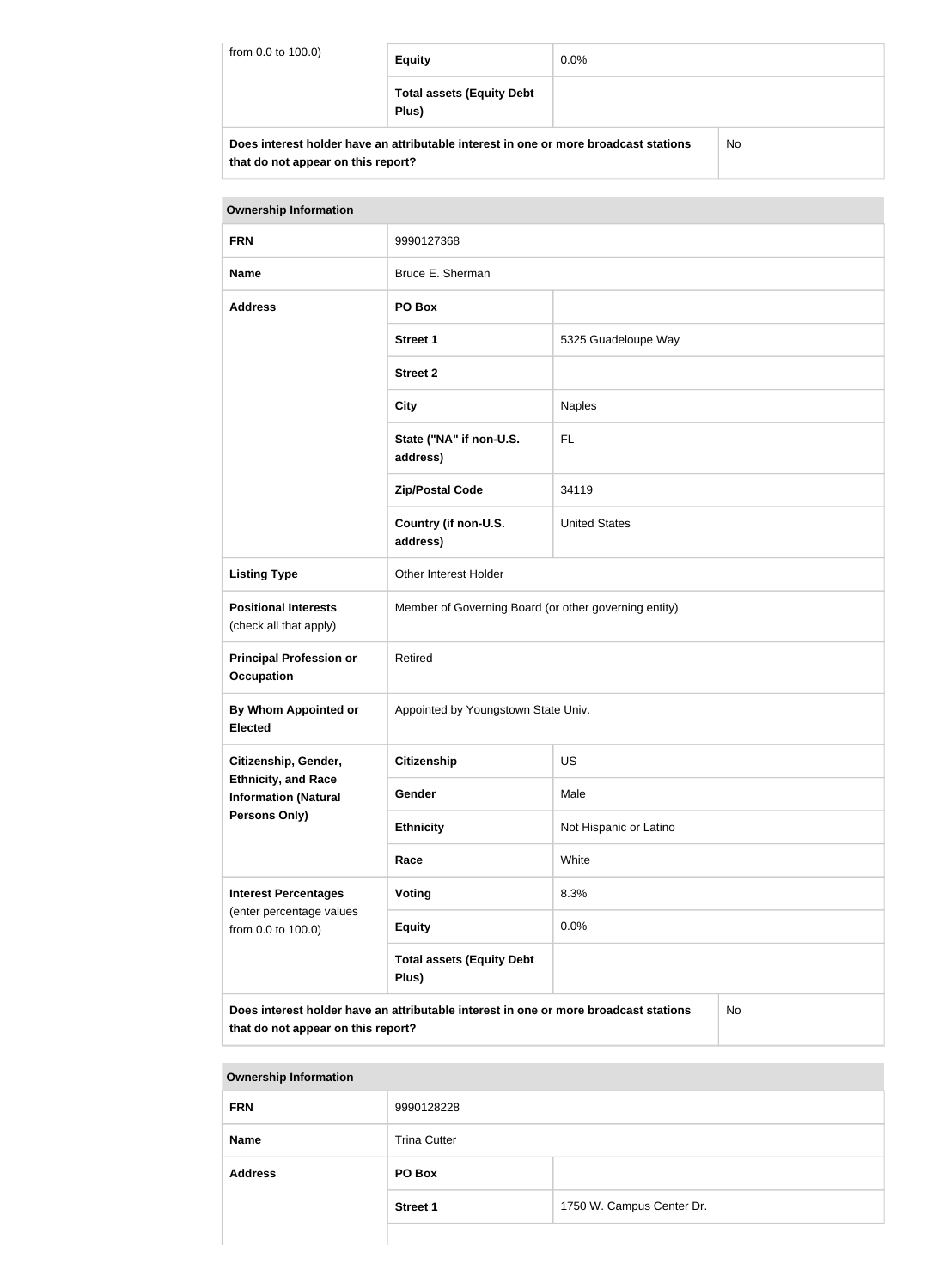|                                                           | <b>Street 2</b>                                                                      |                        |    |
|-----------------------------------------------------------|--------------------------------------------------------------------------------------|------------------------|----|
|                                                           | <b>City</b>                                                                          | Kent                   |    |
|                                                           | State ("NA" if non-U.S.<br>address)                                                  | OH                     |    |
|                                                           | <b>Zip/Postal Code</b>                                                               | 44240                  |    |
|                                                           | Country (if non-U.S.<br>address)                                                     | <b>United States</b>   |    |
| <b>Listing Type</b>                                       | Other Interest Holder                                                                |                        |    |
| <b>Positional Interests</b><br>(check all that apply)     | Officer, Other - President and CEO of NETO                                           |                        |    |
| <b>Principal Profession or</b><br><b>Occupation</b>       | President and CEO of NETO                                                            |                        |    |
| <b>By Whom Appointed or</b><br><b>Elected</b>             | Hired by Board                                                                       |                        |    |
| Citizenship, Gender,                                      | <b>Citizenship</b>                                                                   | <b>US</b>              |    |
| <b>Ethnicity, and Race</b><br><b>Information (Natural</b> | Gender                                                                               | Female                 |    |
| <b>Persons Only)</b>                                      | <b>Ethnicity</b>                                                                     | Not Hispanic or Latino |    |
|                                                           | Race                                                                                 | White                  |    |
| <b>Interest Percentages</b>                               | Voting                                                                               | 0.0%                   |    |
| (enter percentage values<br>from 0.0 to 100.0)            | <b>Equity</b>                                                                        | 0.0%                   |    |
|                                                           | <b>Total assets (Equity Debt</b><br>Plus)                                            |                        |    |
| that do not appear on this report?                        | Does interest holder have an attributable interest in one or more broadcast stations |                        | No |

#### **Ownership Information**

| <b>FRN</b>                                            | 0019389360                                            |                      |
|-------------------------------------------------------|-------------------------------------------------------|----------------------|
| <b>Name</b>                                           | David E. Dix                                          |                      |
| <b>Address</b>                                        | PO Box                                                |                      |
|                                                       | <b>Street 1</b>                                       | 1158 Pin Oak Drive   |
|                                                       | <b>Street 2</b>                                       |                      |
|                                                       | <b>City</b>                                           | Kent                 |
|                                                       | State ("NA" if non-U.S.<br>address)                   | OH                   |
|                                                       | <b>Zip/Postal Code</b>                                | 44249                |
|                                                       | Country (if non-U.S.<br>address)                      | <b>United States</b> |
| <b>Listing Type</b>                                   | Other Interest Holder                                 |                      |
| <b>Positional Interests</b><br>(check all that apply) | Member of Governing Board (or other governing entity) |                      |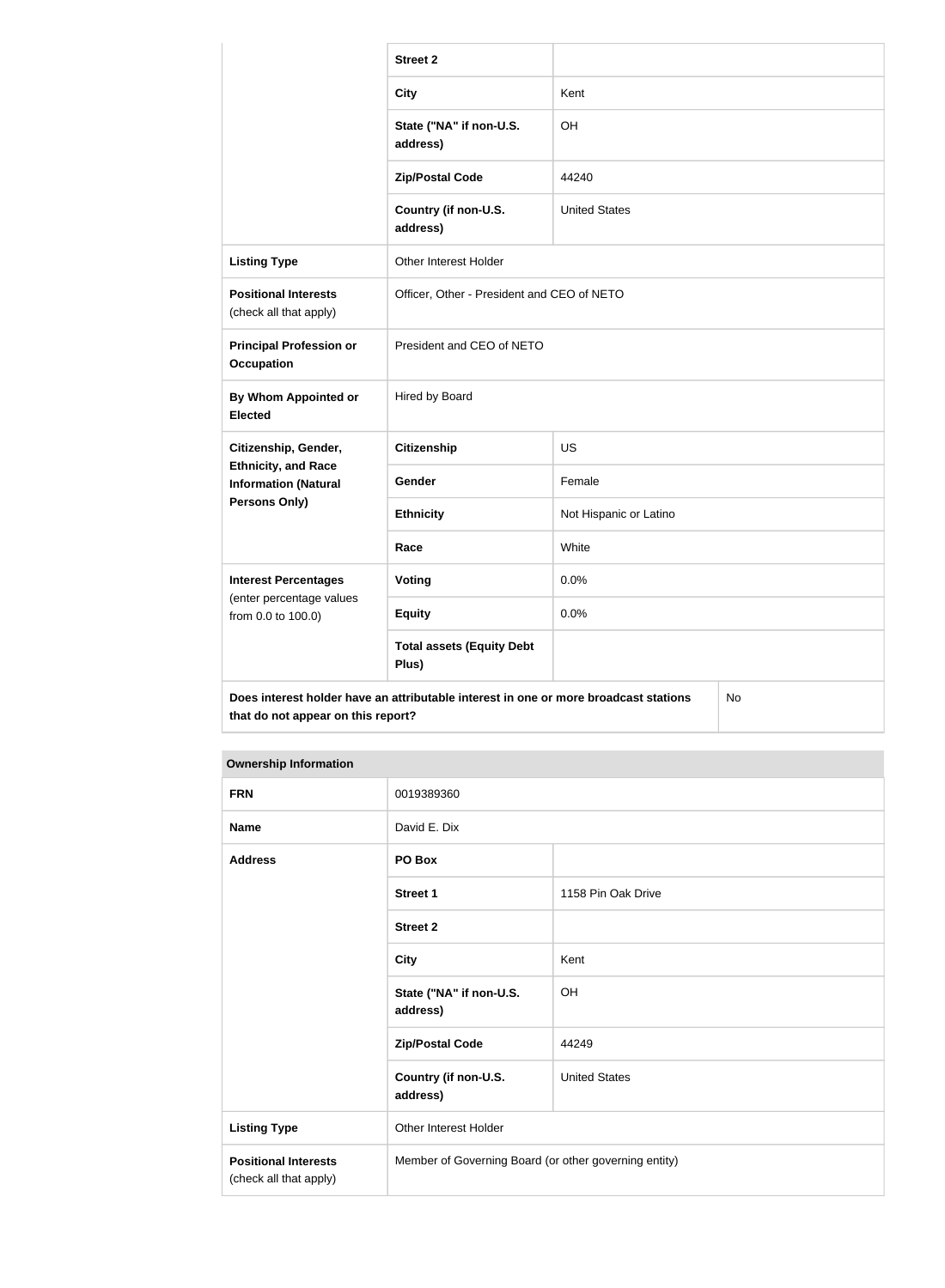| <b>Principal Profession or</b><br><b>Occupation</b>                                                       | Retired, Vice President of Dix1898, Inc.  |                        |  |
|-----------------------------------------------------------------------------------------------------------|-------------------------------------------|------------------------|--|
| By Whom Appointed or<br><b>Elected</b>                                                                    | Appointed by Kent State University        |                        |  |
| Citizenship, Gender,<br><b>Ethnicity, and Race</b><br><b>Information (Natural</b><br><b>Persons Only)</b> | <b>Citizenship</b>                        | <b>US</b>              |  |
|                                                                                                           | Gender                                    | Male                   |  |
|                                                                                                           | <b>Ethnicity</b>                          | Not Hispanic or Latino |  |
|                                                                                                           | Race                                      | White                  |  |
| <b>Interest Percentages</b>                                                                               | Voting                                    | 8.3%                   |  |
| (enter percentage values<br>from 0.0 to 100.0)                                                            | <b>Equity</b>                             | 0.0%                   |  |
|                                                                                                           | <b>Total assets (Equity Debt</b><br>Plus) |                        |  |
| Does interest holder have an attributable interest in one or more broadcast stations<br>Yes               |                                           |                        |  |

**that do not appear on this report?**

| <b>Ownership Information</b>                              |                                                       |                                            |  |
|-----------------------------------------------------------|-------------------------------------------------------|--------------------------------------------|--|
| <b>FRN</b>                                                | 9990138512                                            |                                            |  |
| <b>Name</b>                                               | Gary L. Miller                                        |                                            |  |
| <b>Address</b>                                            | PO Box                                                |                                            |  |
|                                                           | <b>Street 1</b>                                       | The University of Akron                    |  |
|                                                           | <b>Street 2</b>                                       | 302 Buchtel Commons, Buchtel Hall Room 114 |  |
|                                                           | <b>City</b>                                           | Akron                                      |  |
|                                                           | State ("NA" if non-U.S.<br>address)                   | OH                                         |  |
|                                                           | <b>Zip/Postal Code</b>                                | 44325                                      |  |
|                                                           | Country (if non-U.S.<br>address)                      | <b>United States</b>                       |  |
| <b>Listing Type</b>                                       | Other Interest Holder                                 |                                            |  |
| <b>Positional Interests</b><br>(check all that apply)     | Member of Governing Board (or other governing entity) |                                            |  |
| <b>Principal Profession or</b><br><b>Occupation</b>       | President, University of Akron                        |                                            |  |
| By Whom Appointed or<br><b>Elected</b>                    | Appointed by University of Akron                      |                                            |  |
| Citizenship, Gender,                                      | <b>Citizenship</b>                                    | <b>US</b>                                  |  |
| <b>Ethnicity, and Race</b><br><b>Information (Natural</b> | Gender                                                | Male                                       |  |
| Persons Only)                                             | <b>Ethnicity</b>                                      | Not Hispanic or Latino                     |  |
|                                                           | Race                                                  | White                                      |  |
| <b>Interest Percentages</b>                               | <b>Voting</b>                                         | 8.3%                                       |  |
| (enter percentage values<br>from 0.0 to 100.0)            | <b>Equity</b>                                         | 0.0%                                       |  |
|                                                           |                                                       |                                            |  |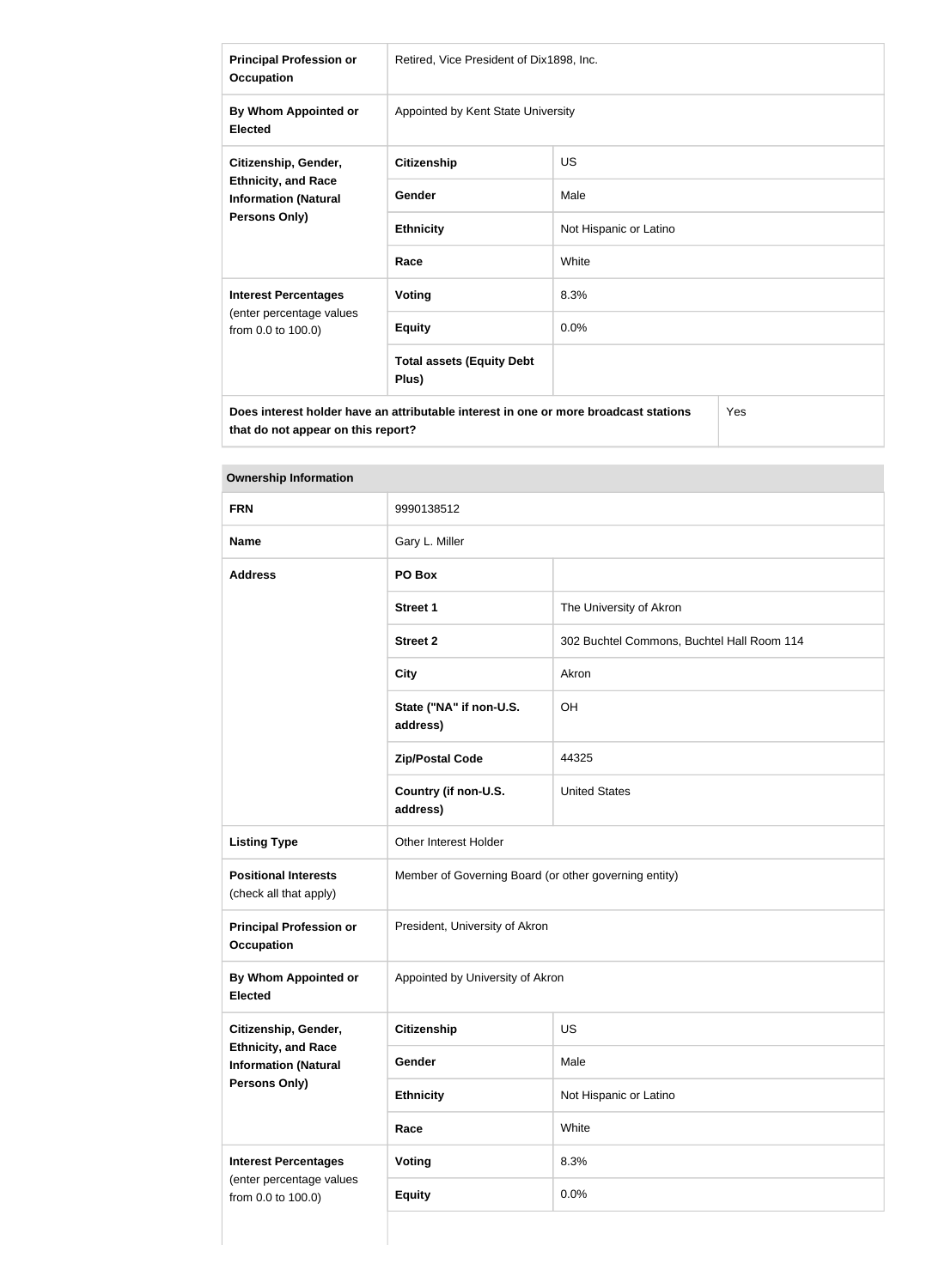|                                    | <b>Total assets (Equity Debt</b><br>Plus)                                            |     |
|------------------------------------|--------------------------------------------------------------------------------------|-----|
| that do not appear on this report? | Does interest holder have an attributable interest in one or more broadcast stations | Yes |

| <b>Ownership Information</b> |                                     |                        |  |
|------------------------------|-------------------------------------|------------------------|--|
| <b>FRN</b>                   | 9990138513                          |                        |  |
| <b>Name</b>                  | Joyce Mistovich                     |                        |  |
| <b>Address</b>               | PO Box                              |                        |  |
|                              | <b>Street 1</b>                     | 474 Presidential Court |  |
|                              | <b>Street 2</b>                     |                        |  |
|                              | <b>City</b>                         | Boardman               |  |
|                              | State ("NA" if non-U.S.<br>address) | OH                     |  |
|                              | <b>Zip/Postal Code</b>              | 44512                  |  |
|                              |                                     |                        |  |

|                                                           | auur <del>c</del> ss)                                                                |                        |    |
|-----------------------------------------------------------|--------------------------------------------------------------------------------------|------------------------|----|
|                                                           | <b>Zip/Postal Code</b>                                                               | 44512                  |    |
|                                                           | Country (if non-U.S.<br>address)                                                     | <b>United States</b>   |    |
| <b>Listing Type</b>                                       | Other Interest Holder                                                                |                        |    |
| <b>Positional Interests</b><br>(check all that apply)     | Member of Governing Board (or other governing entity)                                |                        |    |
| <b>Principal Profession or</b><br><b>Occupation</b>       | Director of Education, Butler Institute of American Art                              |                        |    |
| By Whom Appointed or<br><b>Elected</b>                    | Appointed by Youngstown State Univ.                                                  |                        |    |
| Citizenship, Gender,                                      | <b>Citizenship</b>                                                                   | <b>US</b>              |    |
| <b>Ethnicity, and Race</b><br><b>Information (Natural</b> | Gender                                                                               | Female                 |    |
| Persons Only)                                             | <b>Ethnicity</b>                                                                     | Not Hispanic or Latino |    |
|                                                           | Race                                                                                 | White                  |    |
| <b>Interest Percentages</b>                               | Voting                                                                               | 8.3%                   |    |
| (enter percentage values<br>from 0.0 to 100.0)            | <b>Equity</b>                                                                        | 0.0%                   |    |
|                                                           | <b>Total assets (Equity Debt</b><br>Plus)                                            |                        |    |
| that do not appear on this report?                        | Does interest holder have an attributable interest in one or more broadcast stations |                        | No |

| <b>Ownership Information</b> |                 |                             |
|------------------------------|-----------------|-----------------------------|
| <b>FRN</b>                   | 9990138514      |                             |
| <b>Name</b>                  | Shannon Tirone  |                             |
| <b>Address</b>               | PO Box          |                             |
|                              | <b>Street 1</b> | Youngstown State University |
|                              | <b>Street 2</b> | One University Plaza        |
|                              |                 |                             |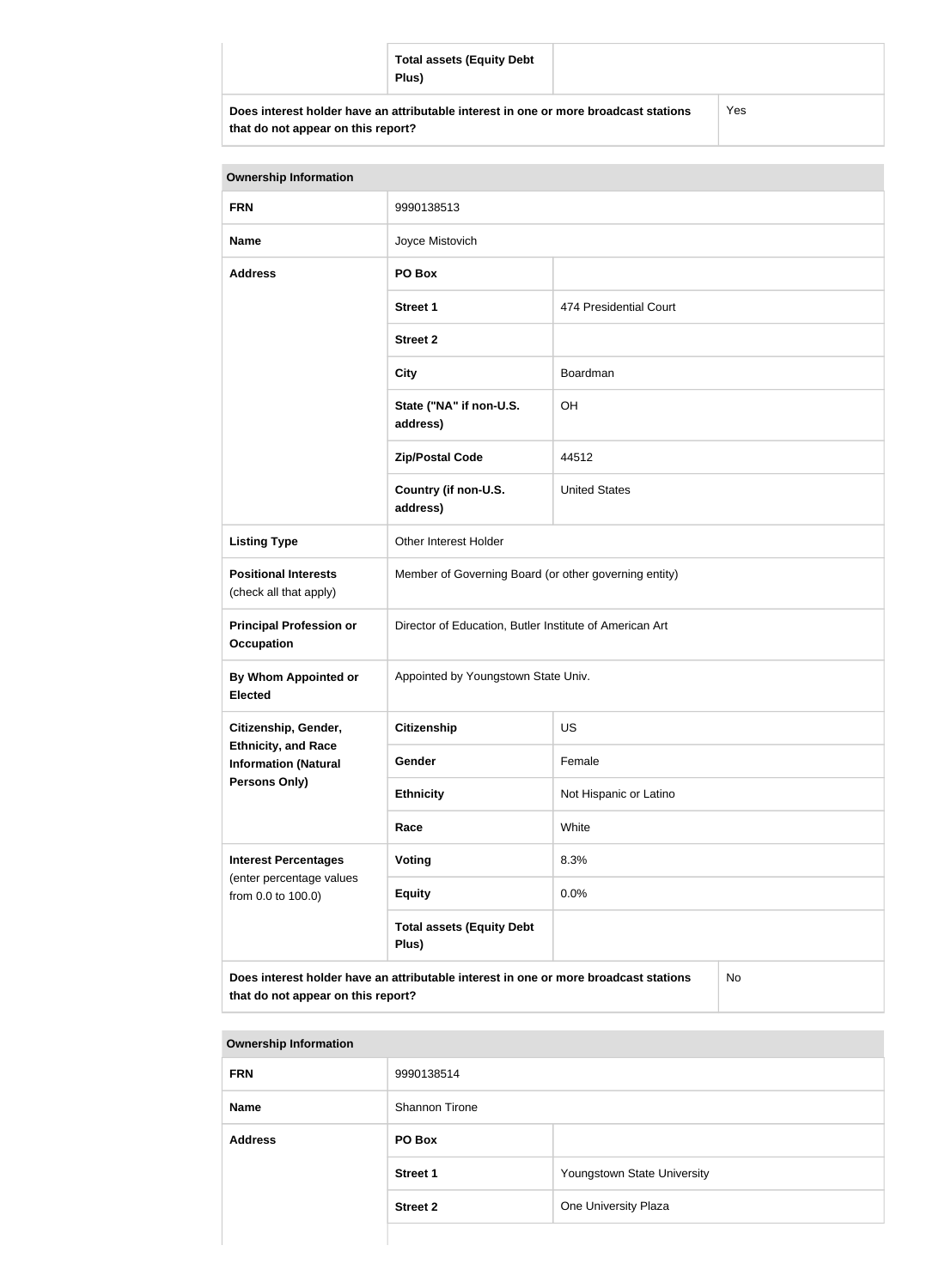|                                                           | <b>City</b>                                                                          | Youngstown             |    |  |
|-----------------------------------------------------------|--------------------------------------------------------------------------------------|------------------------|----|--|
|                                                           | State ("NA" if non-U.S.<br>address)                                                  | OH                     |    |  |
|                                                           | <b>Zip/Postal Code</b>                                                               | 44555                  |    |  |
|                                                           | Country (if non-U.S.<br>address)                                                     | <b>United States</b>   |    |  |
| <b>Listing Type</b>                                       | Other Interest Holder                                                                |                        |    |  |
| <b>Positional Interests</b><br>(check all that apply)     | Member of Governing Board (or other governing entity)                                |                        |    |  |
| <b>Principal Profession or</b><br><b>Occupation</b>       | Associate Vice President of University Relations                                     |                        |    |  |
| By Whom Appointed or<br><b>Elected</b>                    | Appointed by Youngstown State Univ.                                                  |                        |    |  |
| Citizenship, Gender,                                      | <b>Citizenship</b>                                                                   | <b>US</b>              |    |  |
| <b>Ethnicity, and Race</b><br><b>Information (Natural</b> | Gender                                                                               | Female                 |    |  |
| <b>Persons Only)</b>                                      | <b>Ethnicity</b>                                                                     | Not Hispanic or Latino |    |  |
|                                                           | Race                                                                                 | White                  |    |  |
| <b>Interest Percentages</b>                               | <b>Voting</b>                                                                        | 8.3%                   |    |  |
| (enter percentage values<br>from 0.0 to 100.0)            | <b>Equity</b>                                                                        | 0.0%                   |    |  |
|                                                           | <b>Total assets (Equity Debt</b><br>Plus)                                            |                        |    |  |
| that do not appear on this report?                        | Does interest holder have an attributable interest in one or more broadcast stations |                        | No |  |

| <b>Ownership Information</b>                          |                                     |                                                                                  |  |
|-------------------------------------------------------|-------------------------------------|----------------------------------------------------------------------------------|--|
| <b>FRN</b>                                            | 9990138515                          |                                                                                  |  |
| <b>Name</b>                                           | Stephanie Werren                    |                                                                                  |  |
| <b>Address</b>                                        | PO Box                              |                                                                                  |  |
|                                                       | <b>Street 1</b>                     | 1593 Alexandria                                                                  |  |
|                                                       | <b>Street 2</b>                     |                                                                                  |  |
|                                                       | <b>City</b>                         | North Canton                                                                     |  |
|                                                       | State ("NA" if non-U.S.<br>address) | OH                                                                               |  |
|                                                       | <b>Zip/Postal Code</b>              | 44709                                                                            |  |
|                                                       | Country (if non-U.S.<br>address)    | <b>United States</b>                                                             |  |
| <b>Listing Type</b>                                   | Other Interest Holder               |                                                                                  |  |
| <b>Positional Interests</b><br>(check all that apply) |                                     | Officer, Other - Secretary Member of Governing Board (or other governing entity) |  |
| <b>Principal Profession or</b><br><b>Occupation</b>   | Director of Leadership              |                                                                                  |  |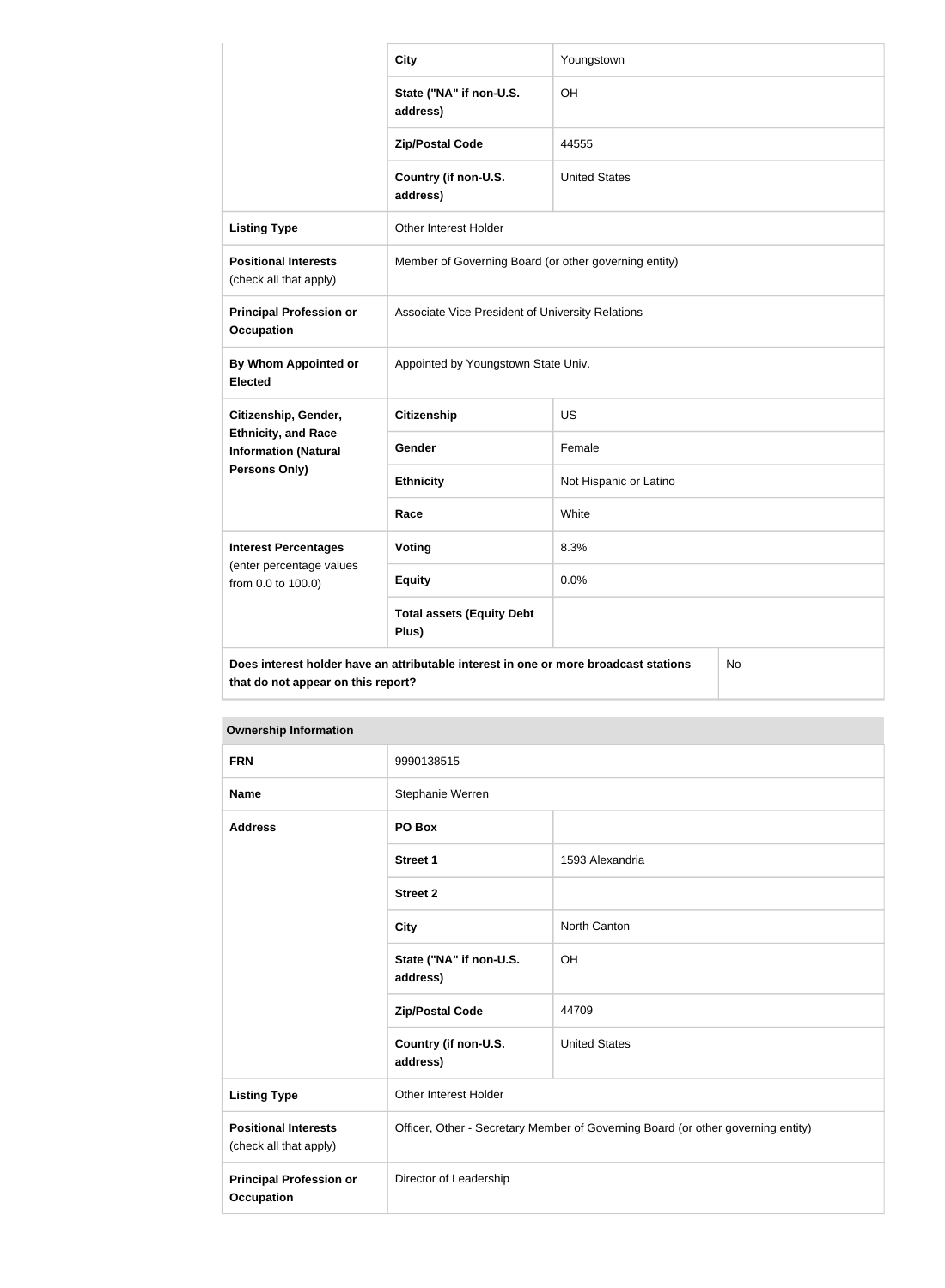| By Whom Appointed or<br><b>Elected</b>                                                                    | Appointed by Kent State University        |                        |  |
|-----------------------------------------------------------------------------------------------------------|-------------------------------------------|------------------------|--|
| Citizenship, Gender,<br><b>Ethnicity, and Race</b><br><b>Information (Natural</b><br><b>Persons Only)</b> | <b>Citizenship</b>                        | <b>US</b>              |  |
|                                                                                                           | <b>Gender</b>                             | Female                 |  |
|                                                                                                           | <b>Ethnicity</b>                          | Not Hispanic or Latino |  |
|                                                                                                           | Race                                      | White                  |  |
| <b>Interest Percentages</b><br>(enter percentage values<br>from 0.0 to 100.0)                             | Voting                                    | 8.3%                   |  |
|                                                                                                           | <b>Equity</b>                             | 0.0%                   |  |
|                                                                                                           | <b>Total assets (Equity Debt</b><br>Plus) |                        |  |
| Does interest holder have an attributable interest in one or more broadcast stations                      |                                           | No                     |  |

| <b>Ownership Information</b>                                                  |                                                       |                        |
|-------------------------------------------------------------------------------|-------------------------------------------------------|------------------------|
| <b>FRN</b>                                                                    | 9990119628                                            |                        |
| <b>Name</b>                                                                   | James P. Tressel                                      |                        |
| <b>Address</b>                                                                | PO Box                                                |                        |
|                                                                               | <b>Street 1</b>                                       | One University Plaza   |
|                                                                               | <b>Street 2</b>                                       |                        |
|                                                                               | <b>City</b>                                           | Youngstown             |
|                                                                               | State ("NA" if non-U.S.<br>address)                   | OH                     |
|                                                                               | <b>Zip/Postal Code</b>                                | 44555                  |
|                                                                               | Country (if non-U.S.<br>address)                      | <b>United States</b>   |
| <b>Listing Type</b>                                                           | Other Interest Holder                                 |                        |
| <b>Positional Interests</b><br>(check all that apply)                         | Member of Governing Board (or other governing entity) |                        |
| <b>Principal Profession or</b><br><b>Occupation</b>                           | <b>University President</b>                           |                        |
| By Whom Appointed or<br><b>Elected</b>                                        | Appointed by Youngstown State Univ.                   |                        |
| Citizenship, Gender,                                                          | <b>Citizenship</b>                                    | <b>US</b>              |
| <b>Ethnicity, and Race</b><br><b>Information (Natural</b><br>Persons Only)    | Gender                                                | Male                   |
|                                                                               | <b>Ethnicity</b>                                      | Not Hispanic or Latino |
|                                                                               | Race                                                  | White                  |
| <b>Interest Percentages</b><br>(enter percentage values<br>from 0.0 to 100.0) | Voting                                                | 8.3%                   |
|                                                                               | <b>Equity</b>                                         | 0.0%                   |
|                                                                               | <b>Total assets (Equity Debt</b><br>Plus)             |                        |

# **Tara**

**that do not appear on this report?**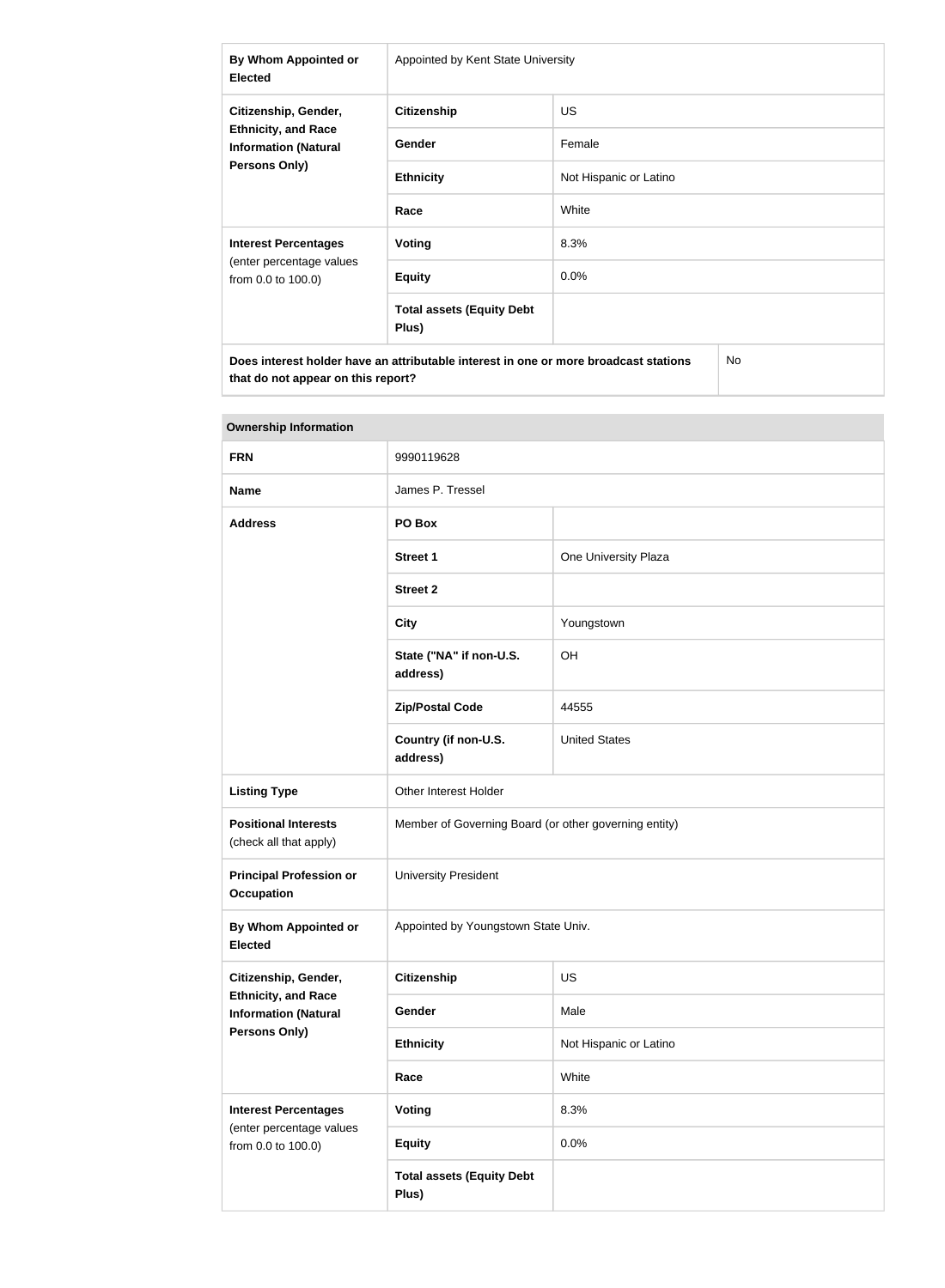**Does interest holder have an attributable interest in one or more broadcast stations that do not appear on this report?**

Yes

**Ownership Information FRN** 9990138858 **Name** Todd Diacon **Address PO Box Street 1** 1501 Elizabeth Court **Street 2 City** Kent **State ("NA" if non-U.S. address)** OH **Zip/Postal Code** 44240 **Country (if non-U.S. address)** United States **Listing Type Cina Communist Communist Property** Other Interest Holder **Positional Interests** (check all that apply) Member of Governing Board (or other governing entity) **Principal Profession or Occupation** President of Kent State University **By Whom Appointed or Elected** Appointed by Kent State University **Citizenship, Gender, Ethnicity, and Race Information (Natural Persons Only) Citizenship** US Gender Male **Ethnicity** Not Hispanic or Latino **Race** White **Interest Percentages** (enter percentage values from 0.0 to 100.0) **Voting** 8.3% **Equity** 0.0% **Total assets (Equity Debt Plus) Does interest holder have an attributable interest in one or more broadcast stations that do not appear on this report?** Yes

#### **Ownership Information**

| <b>FRN</b>     | 9990143834       |                      |
|----------------|------------------|----------------------|
| Name           | Stephen Colecchi |                      |
| <b>Address</b> | PO Box           |                      |
|                | <b>Street 1</b>  | 1584 Elizabeth Court |
|                | <b>Street 2</b>  |                      |
|                | <b>City</b>      | Kent                 |
|                |                  |                      |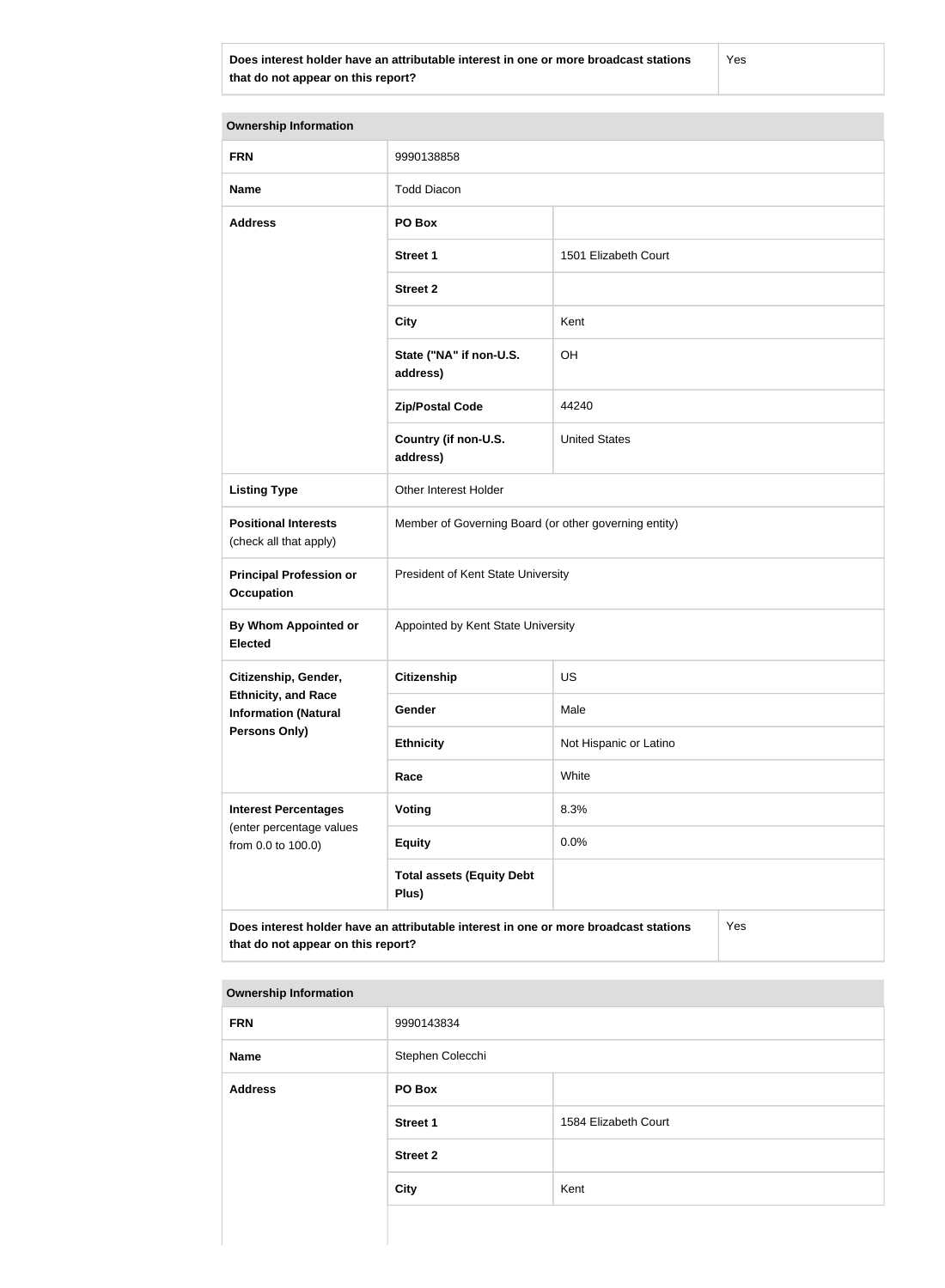|                                                                                                   | State ("NA" if non-U.S.<br>address)                            | OH                     |  |
|---------------------------------------------------------------------------------------------------|----------------------------------------------------------------|------------------------|--|
|                                                                                                   | <b>Zip/Postal Code</b>                                         | 44240                  |  |
|                                                                                                   | Country (if non-U.S.<br>address)                               | <b>United States</b>   |  |
| <b>Listing Type</b>                                                                               | Other Interest Holder                                          |                        |  |
| <b>Positional Interests</b><br>(check all that apply)                                             | Officer, Member of Governing Board (or other governing entity) |                        |  |
| <b>Principal Profession or</b><br><b>Occupation</b>                                               | <b>CEO Hattie Larlham</b>                                      |                        |  |
| <b>By Whom Appointed or</b><br><b>Elected</b>                                                     | Kent State University                                          |                        |  |
| Citizenship, Gender,                                                                              | <b>Citizenship</b>                                             | US                     |  |
| <b>Ethnicity, and Race</b><br><b>Information (Natural</b>                                         | Gender                                                         | Male                   |  |
| <b>Persons Only)</b>                                                                              | <b>Ethnicity</b>                                               | Not Hispanic or Latino |  |
|                                                                                                   | Race                                                           | White                  |  |
| <b>Interest Percentages</b>                                                                       | Voting                                                         | 8.3%                   |  |
| (enter percentage values<br>from 0.0 to 100.0)                                                    | <b>Equity</b>                                                  | 0.0%                   |  |
|                                                                                                   | <b>Total assets (Equity Debt</b><br>Plus)                      |                        |  |
| Does interest holder have an attributable interest in one or more broadcast stations<br><b>No</b> |                                                                |                        |  |

**that do not appear on this report? Ownership Information FRN** 9990143835 **Name** Nicole Mullet **Address PO Box Street 1** 275 N. Portage Path, 5D **Street 2 City** Akron **State ("NA" if non-U.S. address)** OH **Zip/Postal Code** 44303 **Country (if non-U.S. address)** United States **Listing Type Communist Communist Property** Other Interest Holder **Positional Interests** (check all that apply) Member of Governing Board (or other governing entity) **Principal Profession or Occupation** Executive Director of ArtsNow

**By Whom Appointed or** 

University of Akron

**Elected**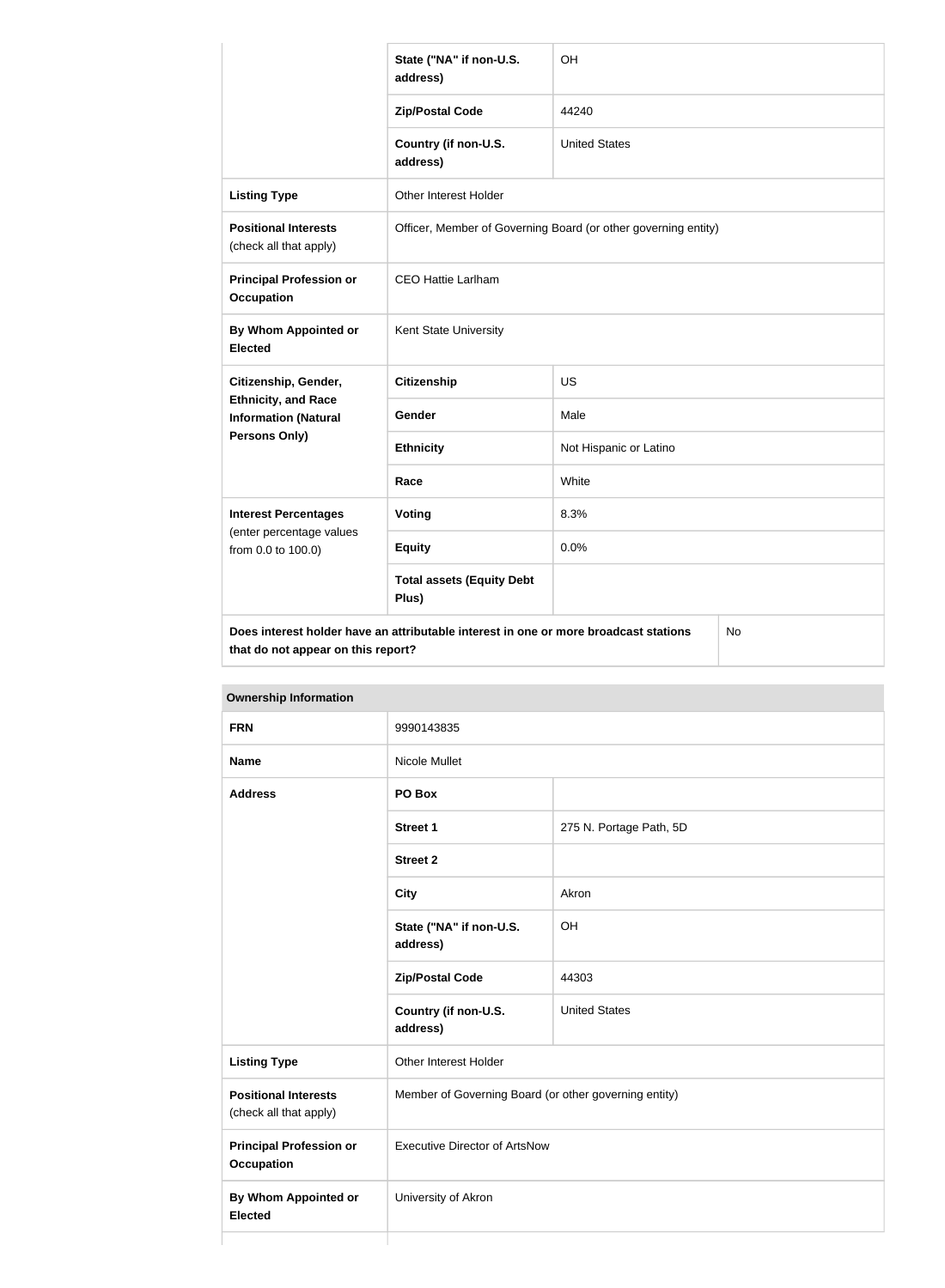|                                                       | Citizenship, Gender,<br><b>Ethnicity, and Race</b><br><b>Information (Natural</b><br>Persons Only)                                                                                                                             | <b>Citizenship</b>                                                                  | <b>US</b>                                                                                                                                                                                                                                                                                                                                                                                               |    |
|-------------------------------------------------------|--------------------------------------------------------------------------------------------------------------------------------------------------------------------------------------------------------------------------------|-------------------------------------------------------------------------------------|---------------------------------------------------------------------------------------------------------------------------------------------------------------------------------------------------------------------------------------------------------------------------------------------------------------------------------------------------------------------------------------------------------|----|
|                                                       |                                                                                                                                                                                                                                | Gender                                                                              | Female                                                                                                                                                                                                                                                                                                                                                                                                  |    |
|                                                       |                                                                                                                                                                                                                                | <b>Ethnicity</b>                                                                    | Not Hispanic or Latino                                                                                                                                                                                                                                                                                                                                                                                  |    |
|                                                       |                                                                                                                                                                                                                                | Race                                                                                | White                                                                                                                                                                                                                                                                                                                                                                                                   |    |
|                                                       | <b>Interest Percentages</b><br>(enter percentage values<br>from 0.0 to 100.0)                                                                                                                                                  | <b>Voting</b>                                                                       | 8.3%                                                                                                                                                                                                                                                                                                                                                                                                    |    |
|                                                       |                                                                                                                                                                                                                                | <b>Equity</b>                                                                       | 0.0%                                                                                                                                                                                                                                                                                                                                                                                                    |    |
|                                                       |                                                                                                                                                                                                                                | <b>Total assets (Equity Debt</b><br>Plus)                                           |                                                                                                                                                                                                                                                                                                                                                                                                         |    |
|                                                       | Does interest holder have an attributable interest in one or more broadcast stations<br>that do not appear on this report?                                                                                                     |                                                                                     | No                                                                                                                                                                                                                                                                                                                                                                                                      |    |
|                                                       |                                                                                                                                                                                                                                |                                                                                     |                                                                                                                                                                                                                                                                                                                                                                                                         |    |
|                                                       | (b) Respondent certifies that any interests, including equity, financial, or voting<br>interests, not reported in this filing are non-attributable.<br>If "No," submit as an exhibit an explanation.                           |                                                                                     | Yes                                                                                                                                                                                                                                                                                                                                                                                                     |    |
|                                                       |                                                                                                                                                                                                                                |                                                                                     |                                                                                                                                                                                                                                                                                                                                                                                                         |    |
|                                                       | duties wholly unrelated to the Licensee(s)?                                                                                                                                                                                    | (c) Is Respondent seeking an attribution exemption for any officer or director with |                                                                                                                                                                                                                                                                                                                                                                                                         | No |
|                                                       | If "Yes," complete the information in the required fields and submit an Exhibit fully describing<br>that individual's duties and responsibilities, and explaining why that individual should not be<br>attributed an interest. |                                                                                     |                                                                                                                                                                                                                                                                                                                                                                                                         |    |
|                                                       |                                                                                                                                                                                                                                |                                                                                     |                                                                                                                                                                                                                                                                                                                                                                                                         |    |
| 3. Organizational<br><b>Chart (Licensees</b><br>Only) |                                                                                                                                                                                                                                |                                                                                     | Attach a flowchart or similar document showing the Licensee's vertical ownership structure including the Licensee and all<br>entities that have attributable interests in the Licensee. Licensees with a single parent entity may provide a brief explanatory<br>textual Exhibit in lieu of a flowchart or similar document. Licensees without parent entities should so indicate in a textual Exhibit. |    |
|                                                       |                                                                                                                                                                                                                                | Non-Licensee Respondents should select "N/A" in response to this question.          |                                                                                                                                                                                                                                                                                                                                                                                                         |    |
|                                                       | Licensee is not under the control of another entity                                                                                                                                                                            |                                                                                     |                                                                                                                                                                                                                                                                                                                                                                                                         |    |

# **Section III - Certification**

#### **Certification**

| <b>Section</b>                  | Question                           | <b>Response</b> |
|---------------------------------|------------------------------------|-----------------|
| <b>Authorized Party to Sign</b> | <b>WILLFUL FALSE STATEMENTS ON</b> |                 |
|                                 | THIS FORM ARE PUNISHABLE BY        |                 |
|                                 | FINE AND/OR IMPRISONMENT (U.S.     |                 |
|                                 | CODE, TITLE 18, SECTION 1001), AND |                 |
|                                 | OR REVOCATION OF ANY STATION       |                 |
|                                 | LICENSE -- OR CONSTRUCTION         |                 |
|                                 | PERMIT (U.S. CODE, TITLE 47,       |                 |
|                                 | SECTION $312(a)(1)$ ), AND/OR      |                 |
|                                 | FORFEITURE (U.S. CODE, TITLE 47,   |                 |
|                                 | SECTION 503).                      |                 |